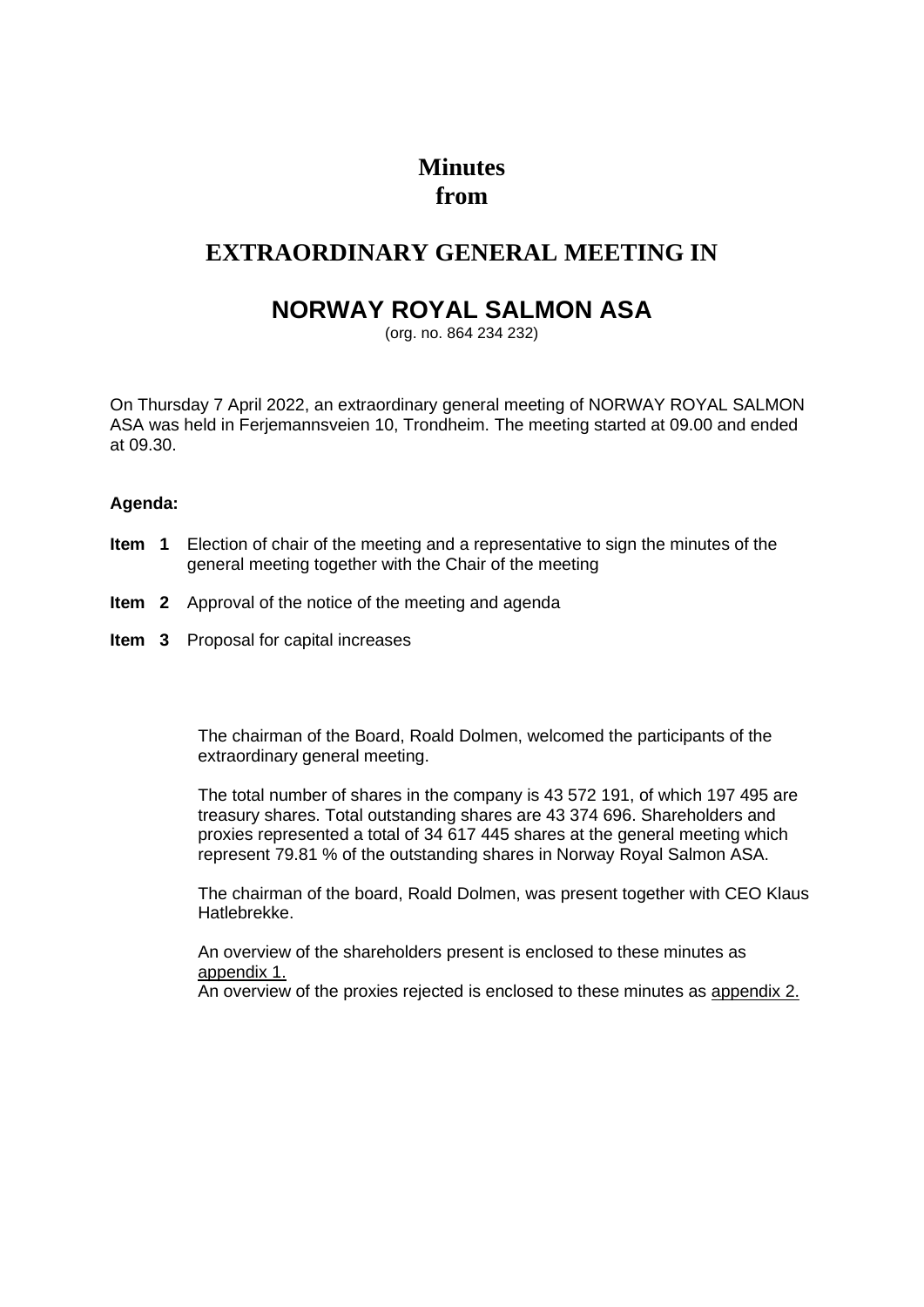#### **ITEM 1 ELECTION OF THE CHAIR OF THE MEETING AND A REPRESENTATIVE TO SIGN THE MINUTES OF THE GENERAL MEETING.**

Filip Truyen was elected as chair of the meeting.

Nils Martin Williksen was elected to sign the minutes together with the chair of the meeting.

The Item was unanimously resolved.

#### **ITEM 2 APPROVAL OF THE NOTICE OF MEETING AND AGENDA**

There were no objections to the notice or the agenda for the meeting, dated 17 March 2022.

The extraordinary general meeting was declared as lawfully convened.

The Item was unanimously resolved.

#### **ITEM 3 PROPOSAL FOR CAPITAL INCREASE**

The chair of the meeting referred the board of director's proposal as set out in the notice to the extraordinary general meeting and the update of 31 March 2022.

On 11 January 2022, Norway Royal Salmon ASA and its subsidiary NRS Farming AS entered into an agreement (the "**Agreement**") under which NRS Farming AS will buy 100% of the shares in SalmoNor AS ("**SalmoNor**") from NTS ASA ("**NTS**") (the "**Transaction**").

The completion of the Transaction is conditional upon Norway Royal Salmon ASA carrying out a share issue consisting of:

- A) A cash contribution equal to the estimated cash consideration in the Transactions, i.e. NOK 1,904,532,562 (the "**Cash Issue**"); and
- B) The issuance of the Consideration Shares to NTS (the "**Contribution-in-kind Issue**").

The resolutions on the share capital increases are mutually conditional on each other and was voted on jointly.

The general meeting voted over the following resolution in connection with the Cash Issue:

- (i) *The Company's share capital shall be increased by NOK 9,430,693 through the issuance of 9,430,693 new shares, each with a nominal value of NOK 1.00.*
- (ii) *The new shares are issued at a subscription price of NOK 202 per share.*
- (iii) *The new shares are issued to selected investors in accordance with a decision to be made by the board of directors. The preferential rights of existing shareholders under section 10-4 of the Norwegian Public Limited Liability Companies Act are set aside.*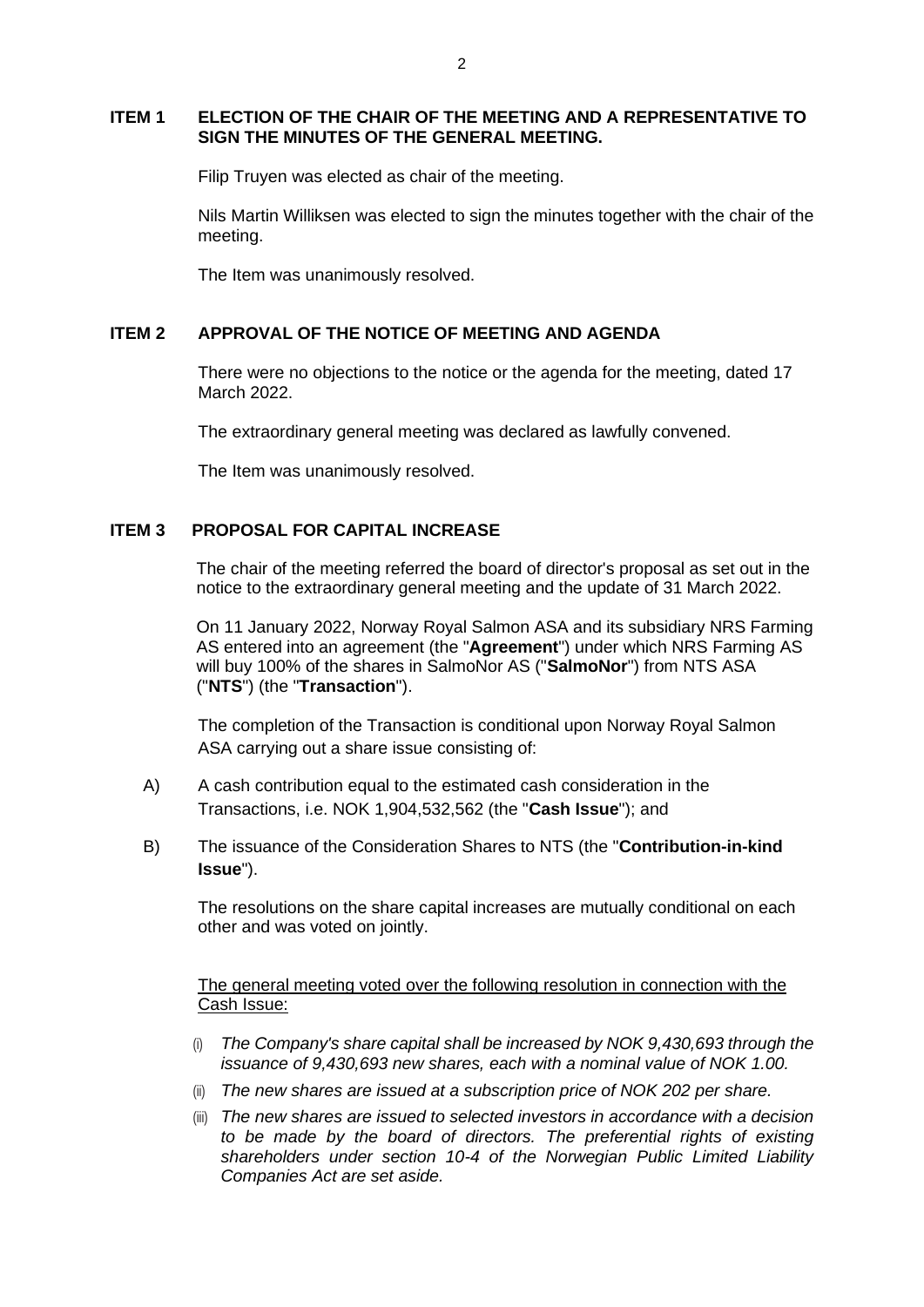- (iv) *Subscription for the new shares shall be made no later than 8 April 2022 on a separate subscription form (unless the board of directors extends the deadline).*
- (v) *Payment of the subscription amount shall be made no later than 12 April 2022 to a special share issue account (unless the board of directors extends the deadline).*
- (vi) *The new shares carry rights to dividends from the date when the capital increase is registered in the Register of Business Enterprises.*
- (vii) *The Company's estimated costs in connection with the capital increase are NOK 36 million.*
- (viii) *Article 4 of the Articles of Association shall be amended so as to reflect the share capital and the number of shares after the capital increase.*

#### The general meeting voted over the following resolution in connection with the Contribution-in-kind Issue:

- (i) *The company's share capital shall be increased by NOK 20,164,775 through the issuance of 20,164,775 new shares, each with a nominal value of NOK 1.00.*
- (ii) *The new shares are issued at a subscription price of NOK 202 per share.*
- (iii) *The new shares are issued to NTS ASA, Fjordgata 8, 7900 Rørvik.*
- (iv) *As contribution for the shares, NTS ASA shall assign to the company a claim against NRS Farming AS in the amount of NOK 4,073,284,645. The claim shall*  be assigned to the company no later than 12 April 2022 (unless the board of *directors extends the deadline).*
- (v) *Subscription for the new shares shall be made no later than 12 April 2022 (unless the board of directors extends the deadline) on a separate subscription form.*
- (vi) *The new shares shall carry rights to dividends from the date on which the capital increase is registered in the Register of Business Enterprises.*
- (vii) *The company's estimated costs in connection with the capital increase are NOK 50,000.*
- (viii) *Article 4 of the Articles of Association shall be amended so as to reflect the share capital and the number of shares after the capital increase.*

#### **Resolution:**

The proposed resolution to carry out the Cash Issue and the Contribution-in-kind Issue did not obtain a sufficient majority of the votes in the general meeting, and was therefore not adopted after the following voting:

| Votes for:     | 2 936 355 |
|----------------|-----------|
| Votes against: | 3681090   |
| Votes blank:   | $\Omega$  |

\*\*\*

There were no other items on the agenda to be discussed. The chair of the meeting appreciated the attendance.

 $\overline{\phantom{a}}$  , and the contract of the contract of the contract of the contract of the contract of the contract of the contract of the contract of the contract of the contract of the contract of the contract of the contrac

Filip Truyen (signed)

 Nils Martin Williksen (signed)

(Translation is made for information purposes only.)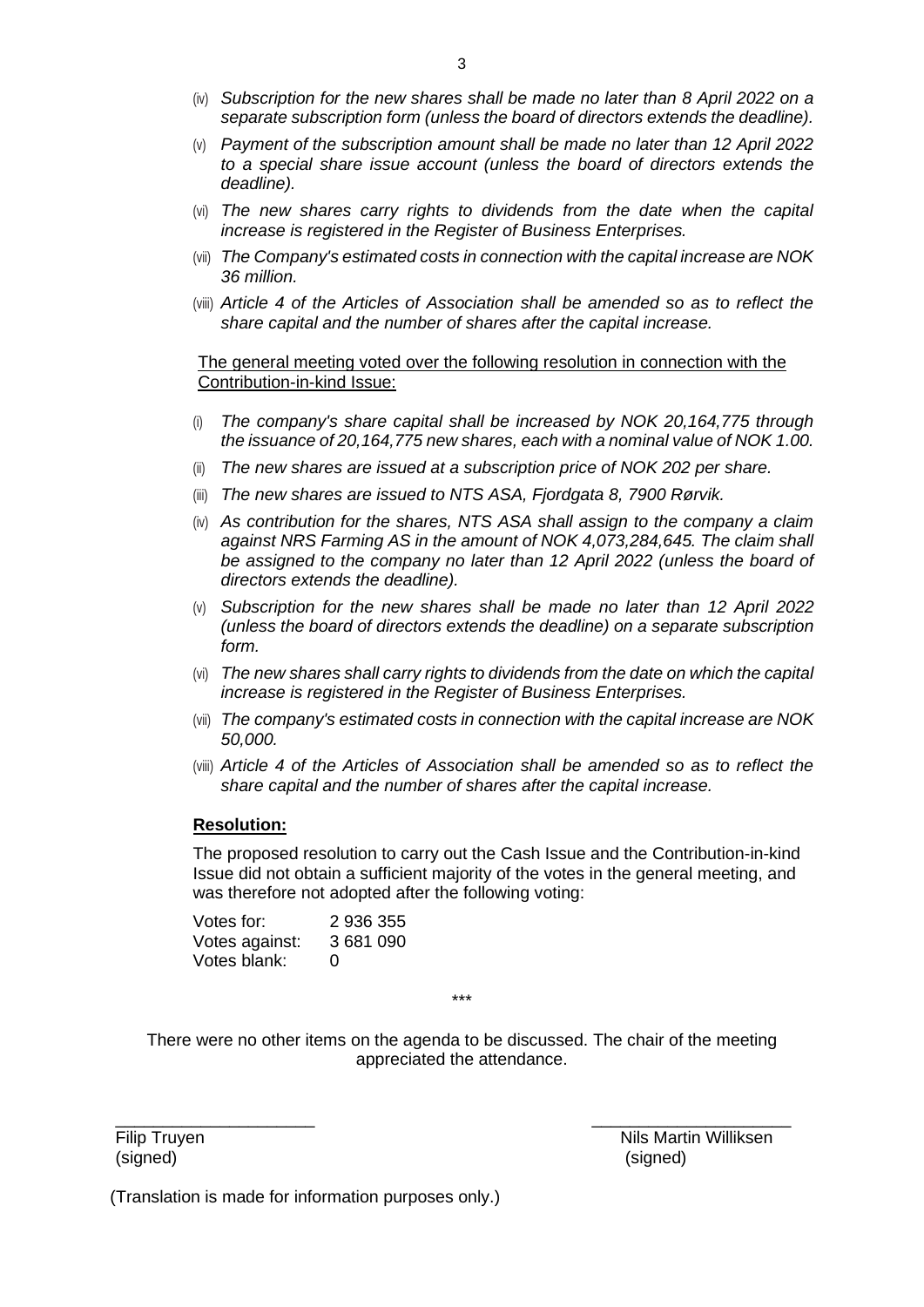#### Attachment 1

| <b>Shares represented in Extraordinary General Meeting NRS 07.04.2022</b> |               |   |  |  |  |  |  |
|---------------------------------------------------------------------------|---------------|---|--|--|--|--|--|
|                                                                           | <b>Shares</b> | % |  |  |  |  |  |
| <b>TORSTEIN TILLER</b>                                                    | 28 600        |   |  |  |  |  |  |
| <b>OLA LOE</b>                                                            | 10 000        |   |  |  |  |  |  |
| ASBJØRN STENSVOLD                                                         | 9 2 0 9       |   |  |  |  |  |  |
| INGRID RØNNING                                                            | 930           |   |  |  |  |  |  |
| MARIANNE OLDERØ                                                           | 200           |   |  |  |  |  |  |
| <b>BJØRN KLEVEN</b>                                                       | 175           |   |  |  |  |  |  |
| <b>NTS ASA</b>                                                            | 29 688 820    |   |  |  |  |  |  |
| Global Alpha International Small                                          | 1 219 280     |   |  |  |  |  |  |
| HELLESUND FISKEOPPDRETT AS                                                | 1051076       |   |  |  |  |  |  |
| <b>HAVBRUKSINVEST AS</b>                                                  | 700 775       |   |  |  |  |  |  |
| SEB Prime Sol Sissener Canopus                                            | 350 000       |   |  |  |  |  |  |
| <b>VERDIPAPIRFONDET EIKA SPAR</b>                                         | 172 114       |   |  |  |  |  |  |
| <b>VERDIPAPIRFONDET EIKA NORGE</b>                                        | 133 957       |   |  |  |  |  |  |
| Danske Invest Norge Vekst                                                 | 100 444       |   |  |  |  |  |  |
| <b>VERDIPAPIRFONDET EIKA ALPHA</b>                                        | 84 436        |   |  |  |  |  |  |
| <b>RIIBER HOLDING AS</b>                                                  | 60718         |   |  |  |  |  |  |
| <b>JØRGENSEN</b>                                                          | 37 143        |   |  |  |  |  |  |
| <b>VERDIPAPIRFONDET DNB NORGE PENSJON</b>                                 | 37093         |   |  |  |  |  |  |
| <b>JENSEN</b>                                                             | 33 111        |   |  |  |  |  |  |
| <b>GUNTVEDT HOLDING AS</b>                                                | 30 000        |   |  |  |  |  |  |
| <b>INJEKTOR AS</b>                                                        | 25 950        |   |  |  |  |  |  |
| <b>U-TURN VENTURES AS</b>                                                 | 25 5 5 9      |   |  |  |  |  |  |
| <b>VERDIPAPIRFONDET DNB SMB</b>                                           | 22 069        |   |  |  |  |  |  |
| SØRENSEN                                                                  | 16 000        |   |  |  |  |  |  |
| <b>VERDIPAPIRFONDET EIKA BALANSERT</b>                                    | 15 0 30       |   |  |  |  |  |  |
| <b>MANARA AS</b>                                                          | 9695          |   |  |  |  |  |  |
| <b>KOLSGAARD</b>                                                          | 1 2 4 3       |   |  |  |  |  |  |
| <b>SKADSHEIM</b>                                                          | 814           |   |  |  |  |  |  |
| PEDERSEN                                                                  | 667           |   |  |  |  |  |  |
| The Northern Trust Comp, London Br                                        | 547           |   |  |  |  |  |  |
| <b>DYRSETH</b>                                                            | 300           |   |  |  |  |  |  |
| SKADSHEIM                                                                 | 214           |   |  |  |  |  |  |
| <b>ERICHSEN</b>                                                           | 135           |   |  |  |  |  |  |
| SKADSHEIM                                                                 | 120           |   |  |  |  |  |  |
| <b>Active Pro AS</b>                                                      | 10 110        |   |  |  |  |  |  |
| HATLEBREKKE INVEST AS                                                     | 10 000        |   |  |  |  |  |  |
| <b>YSTMARK</b>                                                            | 6 0 0 0       |   |  |  |  |  |  |
| <b>KAUNA AS</b>                                                           | 2 100         |   |  |  |  |  |  |
| AMBLE INVESTMENT AS                                                       | 2 0 0 0       |   |  |  |  |  |  |
| PAN AS                                                                    | 1550          |   |  |  |  |  |  |
| ØYER VEKST AS                                                             | 1 0 0 0       |   |  |  |  |  |  |
| <b>STRAND</b>                                                             | 35            |   |  |  |  |  |  |
| <b>TVEDT</b>                                                              | 1             |   |  |  |  |  |  |
| Alameda county empl retir assoc                                           | 201           |   |  |  |  |  |  |
| <b>COLLEGE RETIREMENT EQUITIES FOUND</b>                                  | 700           |   |  |  |  |  |  |
| FIDUCIE GLOBALE DES REGMES                                                | 61 107        |   |  |  |  |  |  |
| <b>GENERAL ELECRTIC PENSION TRUST</b>                                     | 228 600       |   |  |  |  |  |  |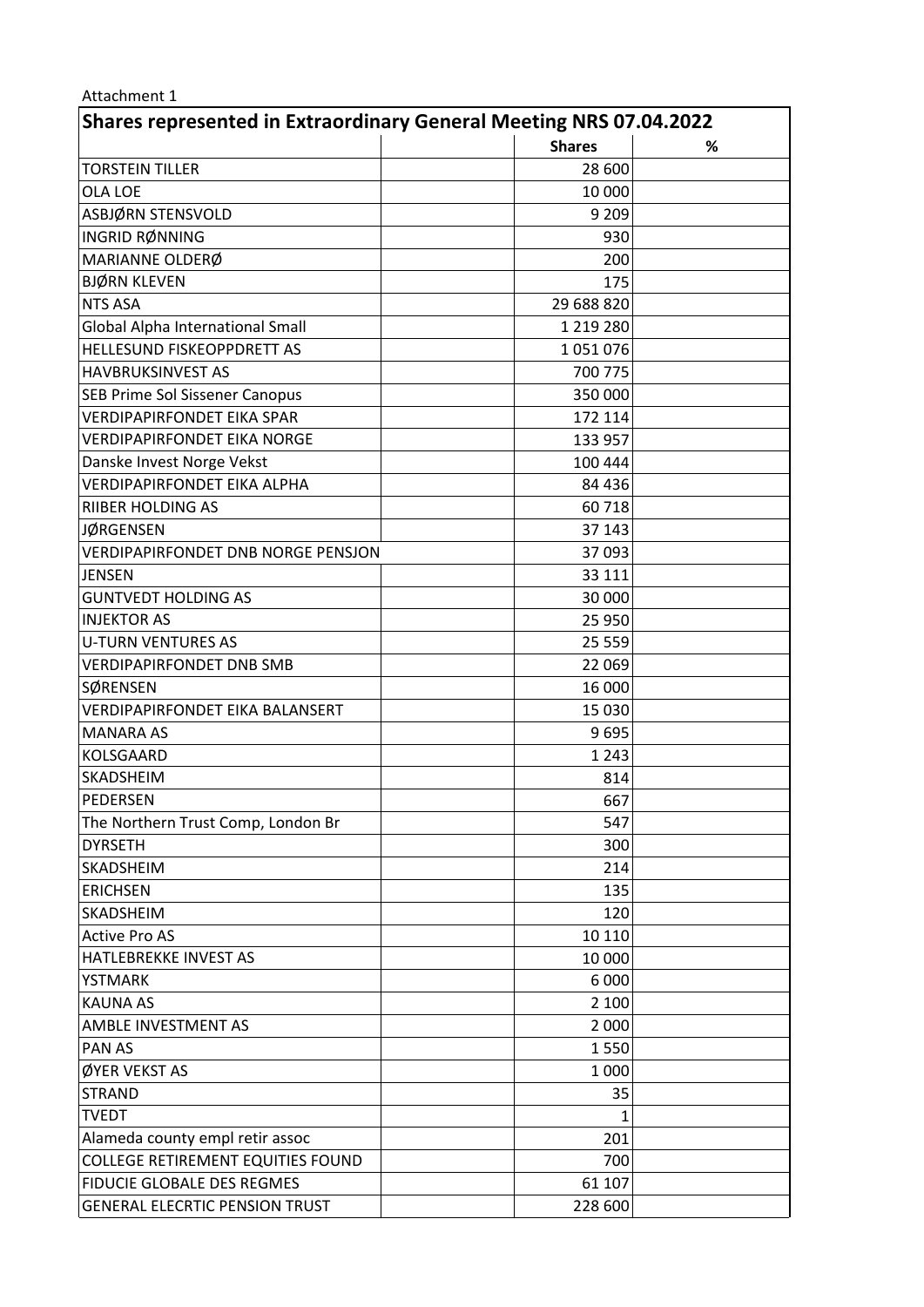| <b>GLOBAL ALPHA EAFE SMALL CAP EQUITY</b> | 208 431    |         |
|-------------------------------------------|------------|---------|
| <b>MERCIR QIF CCF</b>                     | 1 1 3 9    |         |
| MERCIR QIF FUND PLC                       | 315        |         |
| INAT RAILROAD RETIREMENT INV TR           | 171 389    |         |
| NINEPOINT INTERNAT SMALL CAP QU FD        | 5 1 2 8    |         |
| <b>WEST YORKSHIRE PENSION FUND</b>        | 41 215     |         |
|                                           |            |         |
| Shares presented                          | 34 617 445 | 79,81 % |